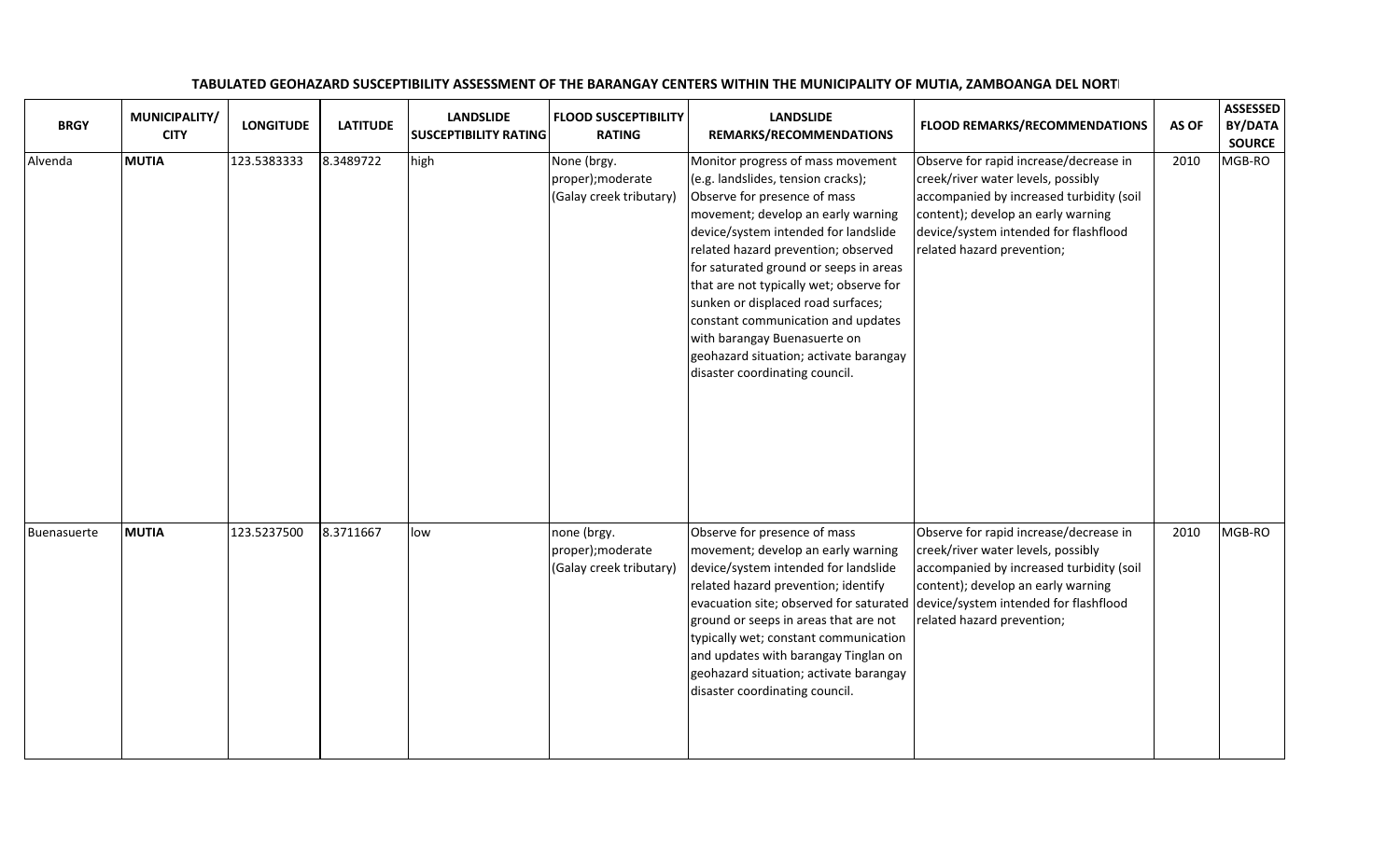| Diland | <b>MUTIA</b> | 123.4686944 | 8.3996944 | low | None (brgy.<br>proper);high<br>(Disoy creek tributary) | Observe for presence of mass<br>movement; develop an early warning<br>device/system intended for landslide<br>related hazard prevention; identify<br>evacuation site; observed for saturated device/system intended for flashflood<br>ground or seeps in areas that are not<br>typically wet; constant communication<br>and updates with barangay Newland<br>on geohazard situation; activate<br>barangay disaster coordinating council.            | Observe for rapid increase/decrease in<br>creek/river water levels, possibly<br>accompanied by increased turbidity (soil<br>content); develop an early warning<br>related hazard prevention;                                          | 2010 | MGB-RO |
|--------|--------------|-------------|-----------|-----|--------------------------------------------------------|-----------------------------------------------------------------------------------------------------------------------------------------------------------------------------------------------------------------------------------------------------------------------------------------------------------------------------------------------------------------------------------------------------------------------------------------------------|---------------------------------------------------------------------------------------------------------------------------------------------------------------------------------------------------------------------------------------|------|--------|
| Diolen | <b>MUTIA</b> | 123.5276389 | 8.3912222 | low | None (brgy.<br>proper); moderate<br>tributaries)       | Observe for presence of mass<br>movement; develop an early warning<br>(Galay and Disoy creeks device/system intended for landslide<br>related hazard prevention; observed<br>for saturated ground or seeps in areas<br>that are not typically wet; observe for<br>sunken or displaced road surfaces;<br>constant communication and updates<br>with barangay Totongon on geohazard<br>situation; activate barangay disaster<br>coordinating council. | Observe for rapid increase/decrease in<br>creek/river water levels, possibly<br>accompanied by increased turbidity (soil<br>content); develop an early warning<br>device/system intended for flashflood<br>related hazard prevention; | 2010 | MGB-RO |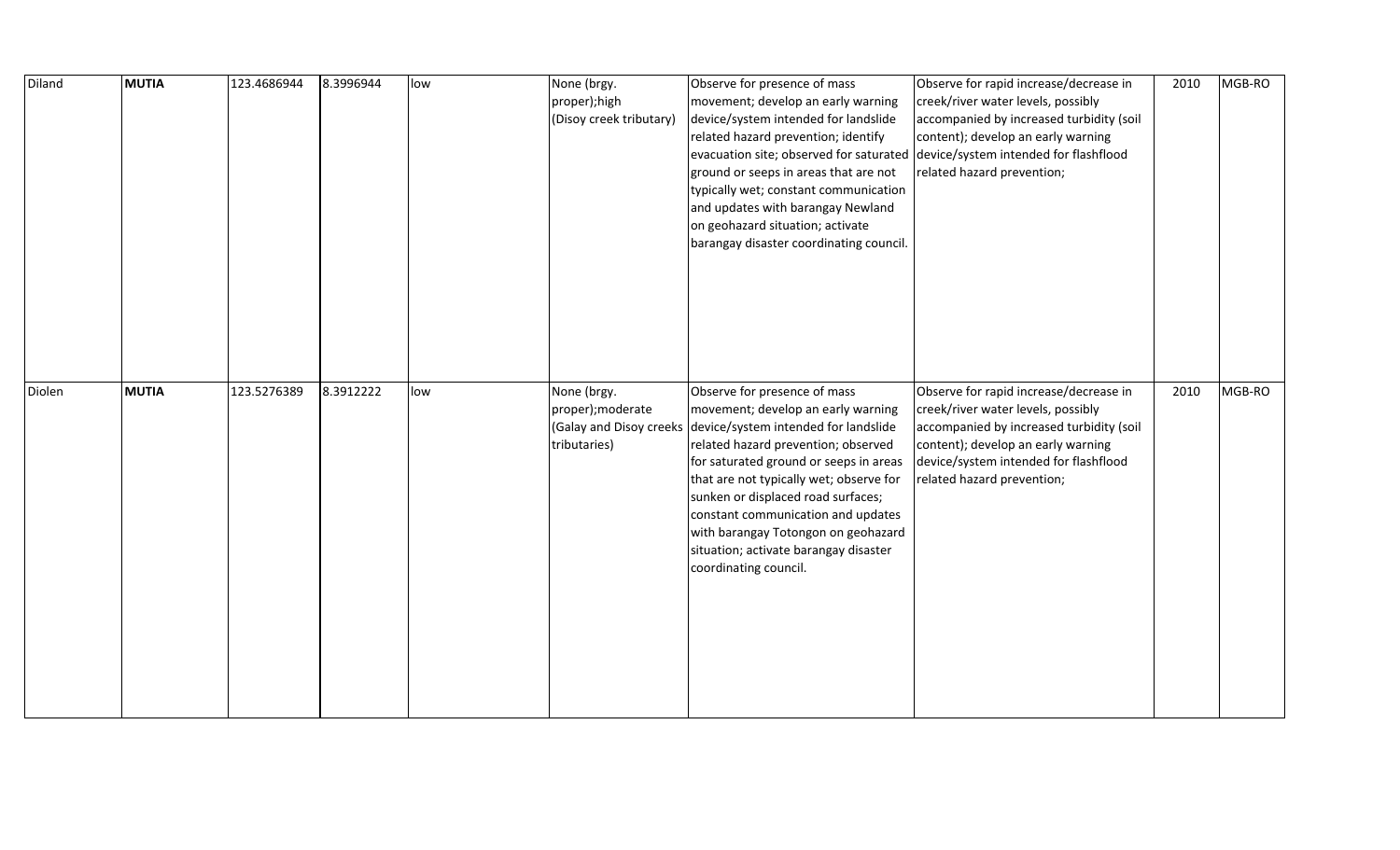| <b>Head Tipan</b> | <b>MUTIA</b> | 123.4646389 | 8.3880278 | moderate | None (brgy.             | Monitor progress of mass movement       | Observe for rapid increase/decrease in   | 2010 | MGB-RO |
|-------------------|--------------|-------------|-----------|----------|-------------------------|-----------------------------------------|------------------------------------------|------|--------|
|                   |              |             |           |          | proper); high           | (e.g. landslides, tension cracks);      | creek/river water levels, possibly       |      |        |
|                   |              |             |           |          | (Disoy creek tributary) | Observe for presence of mass            | accompanied by increased turbidity (soil |      |        |
|                   |              |             |           |          |                         | movement; develop an early warning      | content); develop an early warning       |      |        |
|                   |              |             |           |          |                         | device/system intended for landslide    | device/system intended for flashflood    |      |        |
|                   |              |             |           |          |                         | related hazard prevention; identify     | related hazard prevention;               |      |        |
|                   |              |             |           |          |                         | evacuation site; observed for saturated |                                          |      |        |
|                   |              |             |           |          |                         | ground or seeps in areas that are not   |                                          |      |        |
|                   |              |             |           |          |                         | typically wet; observe for sunken or    |                                          |      |        |
|                   |              |             |           |          |                         | displaced road surfaces; constant       |                                          |      |        |
|                   |              |             |           |          |                         | communication and updates with          |                                          |      |        |
|                   |              |             |           |          |                         | barangay Diland on geohazard            |                                          |      |        |
|                   |              |             |           |          |                         | situation; activate barangay disaster   |                                          |      |        |
|                   |              |             |           |          |                         | coordinating council.                   |                                          |      |        |
|                   |              |             |           |          |                         |                                         |                                          |      |        |
|                   |              |             |           |          |                         |                                         |                                          |      |        |
|                   |              |             |           |          |                         |                                         |                                          |      |        |
|                   |              |             |           |          |                         |                                         |                                          |      |        |
|                   |              |             |           |          |                         |                                         |                                          |      |        |
|                   |              |             |           |          |                         |                                         |                                          |      |        |
|                   |              |             |           |          |                         |                                         |                                          |      |        |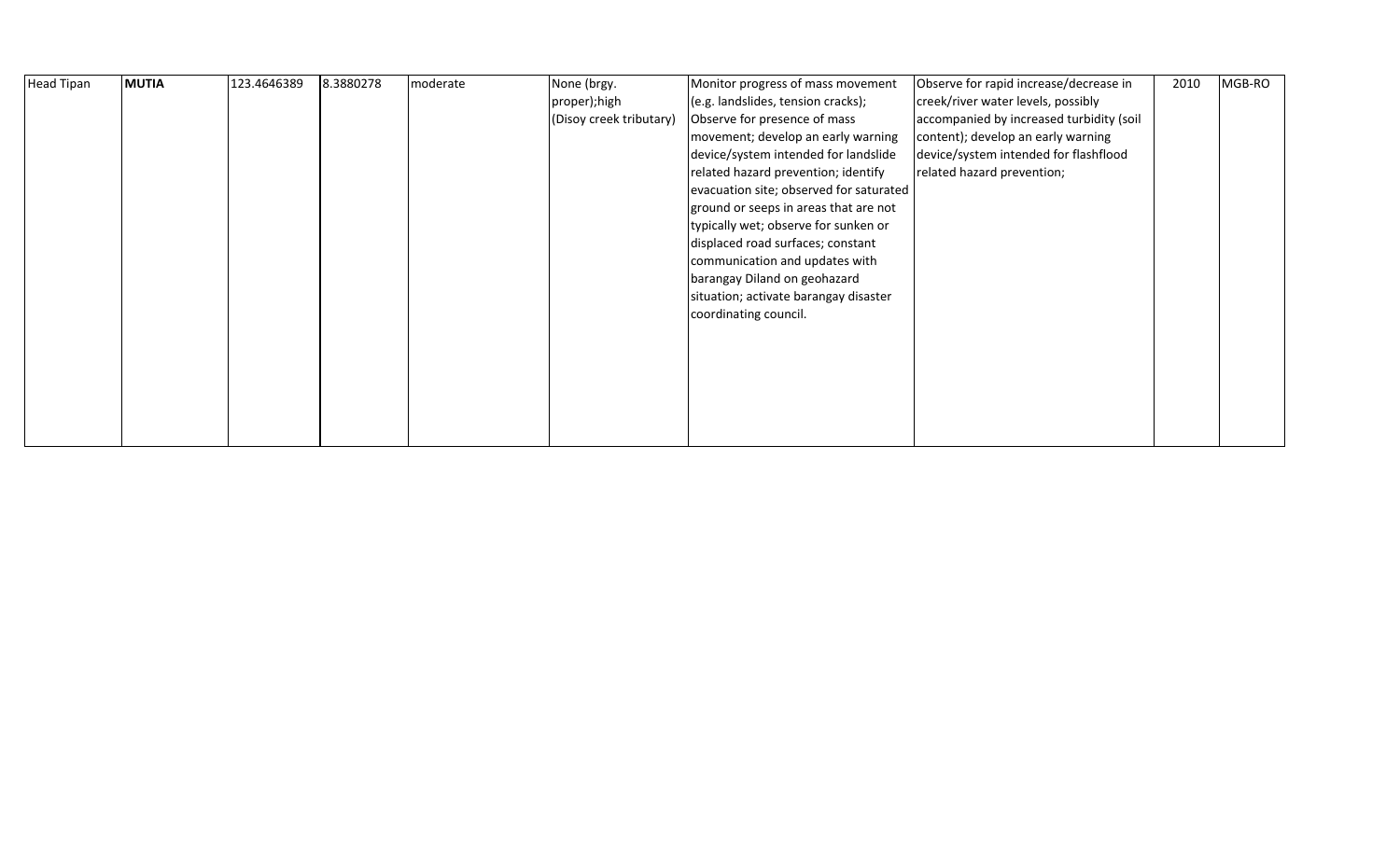| New Casul | <b>MUTIA</b> | 123.5461111 | 8.3997778 | high | none (brgy.<br>proper);high<br>(Dapitan River) | Monitor progress of mass movement<br>(e.g. landslides, tension cracks);<br>Observe for presence of mass<br>movement; develop an early warning<br>device/system intended for landslide<br>related hazard prevention; identify<br>evacuation site (top ridge; observed<br>for saturated ground or seeps in areas<br>that are not typically wet; observe for<br>sunken or displaced road surfaces;<br>identify relocation site for residents of<br>barangay center/near river flood plain;<br>constant communication and updates<br>with barangay New Siquijor on<br>geohazard situation; activate barangay | Observe for rapid increase/decrease in<br>creek/river water levels, possibly<br>accompanied by increased turbidity (soil<br>content); develop an early warning<br>device/system intended for flashflood<br>related hazard prevention; | 2010 | MGB-RO |  |
|-----------|--------------|-------------|-----------|------|------------------------------------------------|----------------------------------------------------------------------------------------------------------------------------------------------------------------------------------------------------------------------------------------------------------------------------------------------------------------------------------------------------------------------------------------------------------------------------------------------------------------------------------------------------------------------------------------------------------------------------------------------------------|---------------------------------------------------------------------------------------------------------------------------------------------------------------------------------------------------------------------------------------|------|--------|--|
|           |              |             |           |      |                                                | disaster coordinating council.                                                                                                                                                                                                                                                                                                                                                                                                                                                                                                                                                                           |                                                                                                                                                                                                                                       |      |        |  |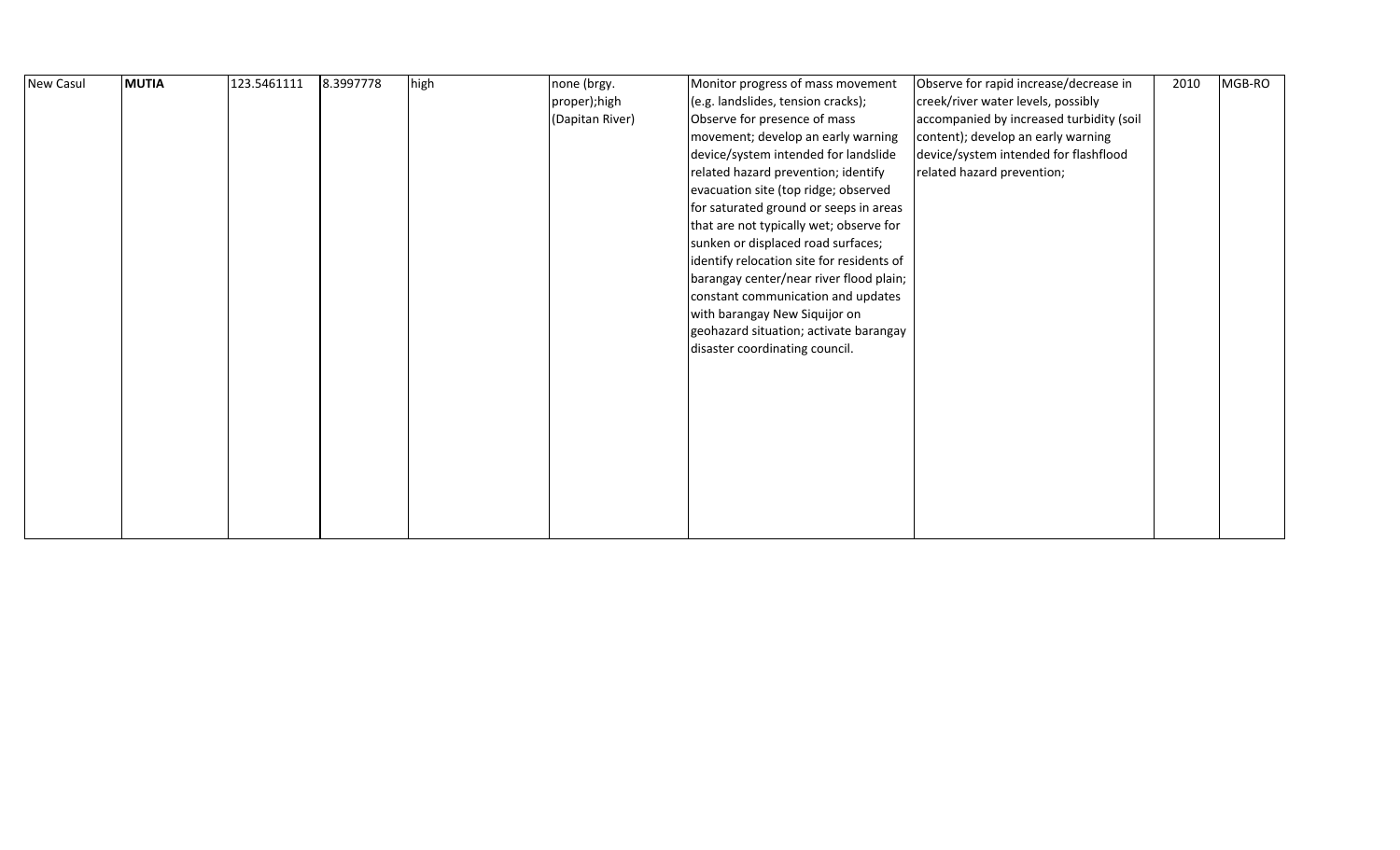| Newland      | <b>MUTIA</b> | 123.4861667 | 8.3730556 | low      | none to low                    | Monitor progress of mass movement<br>(e.g. landslides, tension cracks);<br>Observe for presence of mass<br>movement; develop an early warning<br>device/system intended for landslide<br>related hazard prevention; identify<br>evacuation site; observed for saturated<br>ground or seeps in areas that are not<br>typically wet; constant communication<br>and updates with barangay Paso Rio<br>on geohazard situation; activate<br>barangay disaster coordinating council. | observe for rapid increase/decrease in<br>creek/river water levels, possibly<br>accompanied by increased turbidity (soil<br>content); develop an early warning<br>device/system intended for flashflood<br>related hazard prevention; | 2010 | MGB-RO |
|--------------|--------------|-------------|-----------|----------|--------------------------------|--------------------------------------------------------------------------------------------------------------------------------------------------------------------------------------------------------------------------------------------------------------------------------------------------------------------------------------------------------------------------------------------------------------------------------------------------------------------------------|---------------------------------------------------------------------------------------------------------------------------------------------------------------------------------------------------------------------------------------|------|--------|
| New Siquijor | <b>MUTIA</b> | 123.5380000 | 8.4155278 | moderate | (Dapitan River<br>tributaries) | None (brgy. proper); low Observe for presence of mass<br>movement; develop an early warning<br>device/system intended for landslide<br>related hazard prevention; identify                                                                                                                                                                                                                                                                                                     | Observe for rapid increase/decrease in<br>creek/river water levels, possibly<br>accompanied by increased turbidity (soil<br>content); develop an early warning                                                                        | 2010 | MGB-RO |
|              |              |             |           |          |                                | evacuation site; constant<br>communication and updates with<br>barangay Tubac on geohazard<br>situation; activate barangay disaster<br>coordinating council.                                                                                                                                                                                                                                                                                                                   | device/system intended for flashflood<br>related hazard prevention;                                                                                                                                                                   |      |        |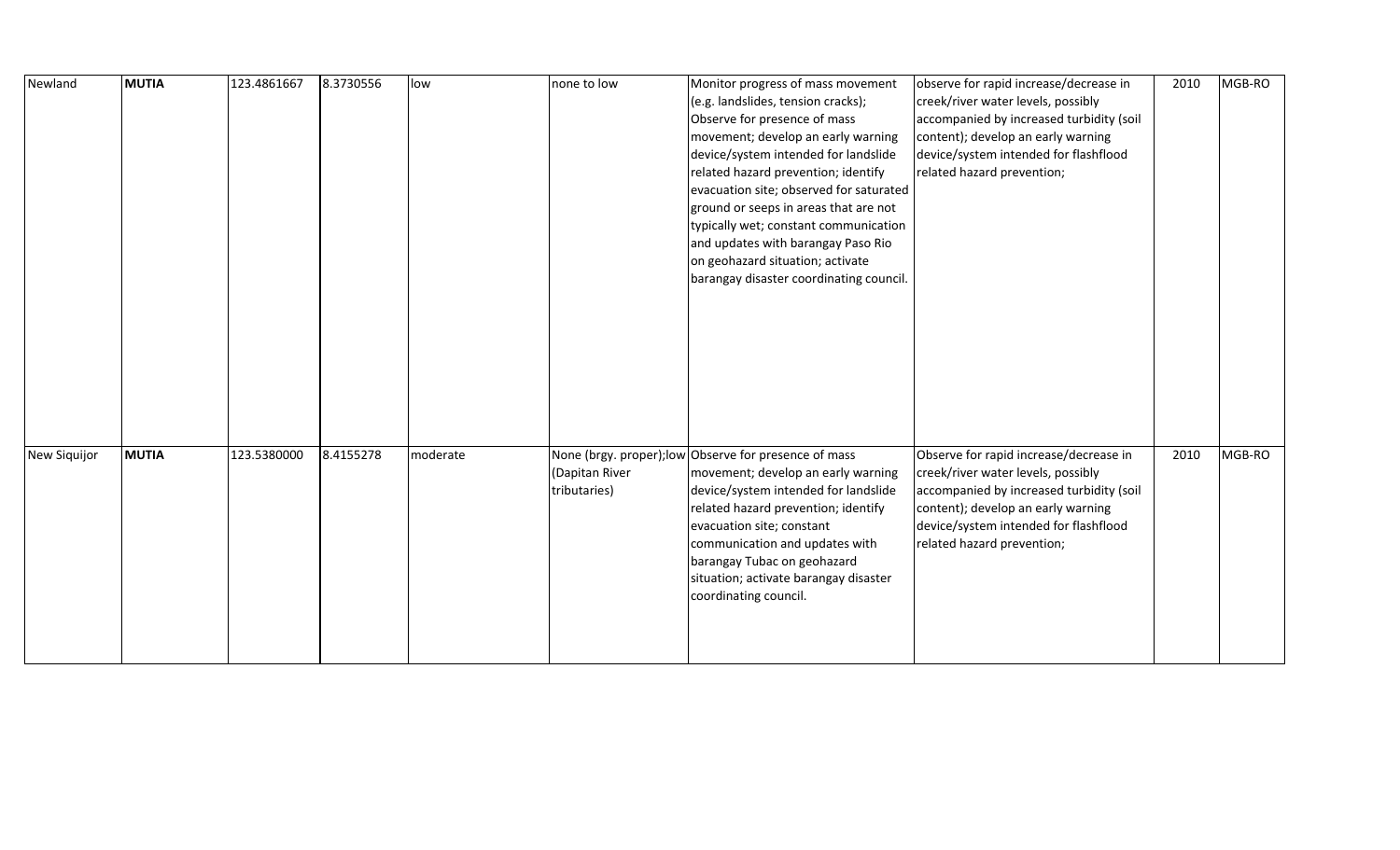| Paso Rio  | <b>MUTIA</b> | 123.4932500 | 8.3808611 | moderate | None (brgy.<br>proper); moderate<br>(Galay creek tributary) | Observe for presence of mass<br>movement; develop an early warning<br>device/system intended for landslide<br>related hazard prevention; observed<br>for saturated ground or seeps in areas<br>that are not typically wet; constant<br>communication and updates with<br>barangay Tinglan on geohazard<br>situation; activate barangay disaster<br>coordinating council. | Observe for rapid increase/decrease in<br>creek/river water levels, possibly<br>accompanied by increased turbidity (soil<br>content); develop an early warning<br>device/system intended for flashflood<br>related hazard prevention; | 2010 | MGB-RO |
|-----------|--------------|-------------|-----------|----------|-------------------------------------------------------------|--------------------------------------------------------------------------------------------------------------------------------------------------------------------------------------------------------------------------------------------------------------------------------------------------------------------------------------------------------------------------|---------------------------------------------------------------------------------------------------------------------------------------------------------------------------------------------------------------------------------------|------|--------|
| Poblacion | <b>MUTIA</b> | 123.4754722 | 8.4207500 | low      | (Galay creek tributary)                                     | None (brgy. proper); low Observe for presence of mass<br>movement; develop an early warning<br>device/system intended for landslide<br>related hazard prevention; identify<br>evacuation site; constant<br>communication and updates with<br>MDCC on geohazard situation; activate<br>barangay disaster coordinating council.                                            | Observe for rapid increase/decrease in<br>creek/river water levels, possibly<br>accompanied by increased turbidity (soil<br>content); develop an early warning<br>device/system intended for flashflood<br>related hazard prevention; | 2010 | MGB-RO |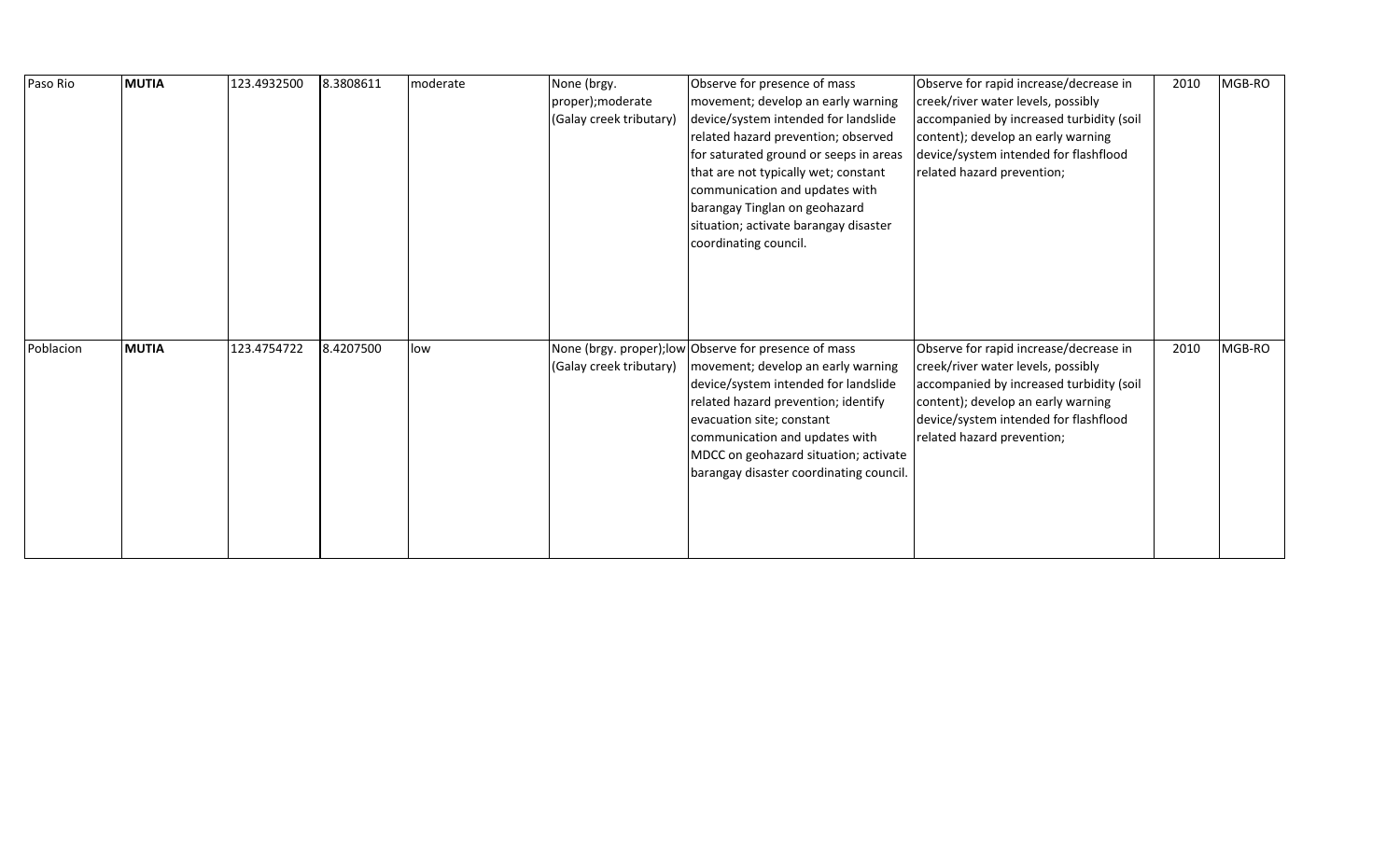| San Miguel | <b>MUTIA</b> | 123.4881111 | 8.4180278 | low | None (brgy.<br>proper);high<br>(Galay creek tributary) | Observe for presence of mass<br>movement; develop an early warning<br>device/system intended for landslide<br>related hazard prevention; identify<br>evacuation site; constant<br>communication and updates with<br>barangay Poblacion on geohazard<br>situation; activate barangay disaster<br>coordinating council.                           | Observe for rapid increase/decrease in<br>creek/river water levels, possibly<br>accompanied by increased turbidity (soil<br>content); develop an early warning<br>device/system intended for flashflood<br>related hazard prevention; | 2010 | MGB-RO |
|------------|--------------|-------------|-----------|-----|--------------------------------------------------------|-------------------------------------------------------------------------------------------------------------------------------------------------------------------------------------------------------------------------------------------------------------------------------------------------------------------------------------------------|---------------------------------------------------------------------------------------------------------------------------------------------------------------------------------------------------------------------------------------|------|--------|
| Tinglan    | <b>MUTIA</b> | 123.4910000 | 8.3998889 | low | to moderate<br>(Galay creek tributary)                 | none (brgy. proper); low Observe for presence of mass<br>movement; develop an early warning<br>device/system intended for landslide<br>related hazard prevention; identify<br>evacuation site; constant<br>communication and updates with<br>barangay Sto. Tomas on geohazard<br>situation; activate barangay disaster<br>coordinating council. | Observe for rapid increase/decrease in<br>creek/river water levels, possibly<br>accompanied by increased turbidity (soil<br>content); develop an early warning<br>device/system intended for flashflood<br>related hazard prevention; | 2010 | MGB-RO |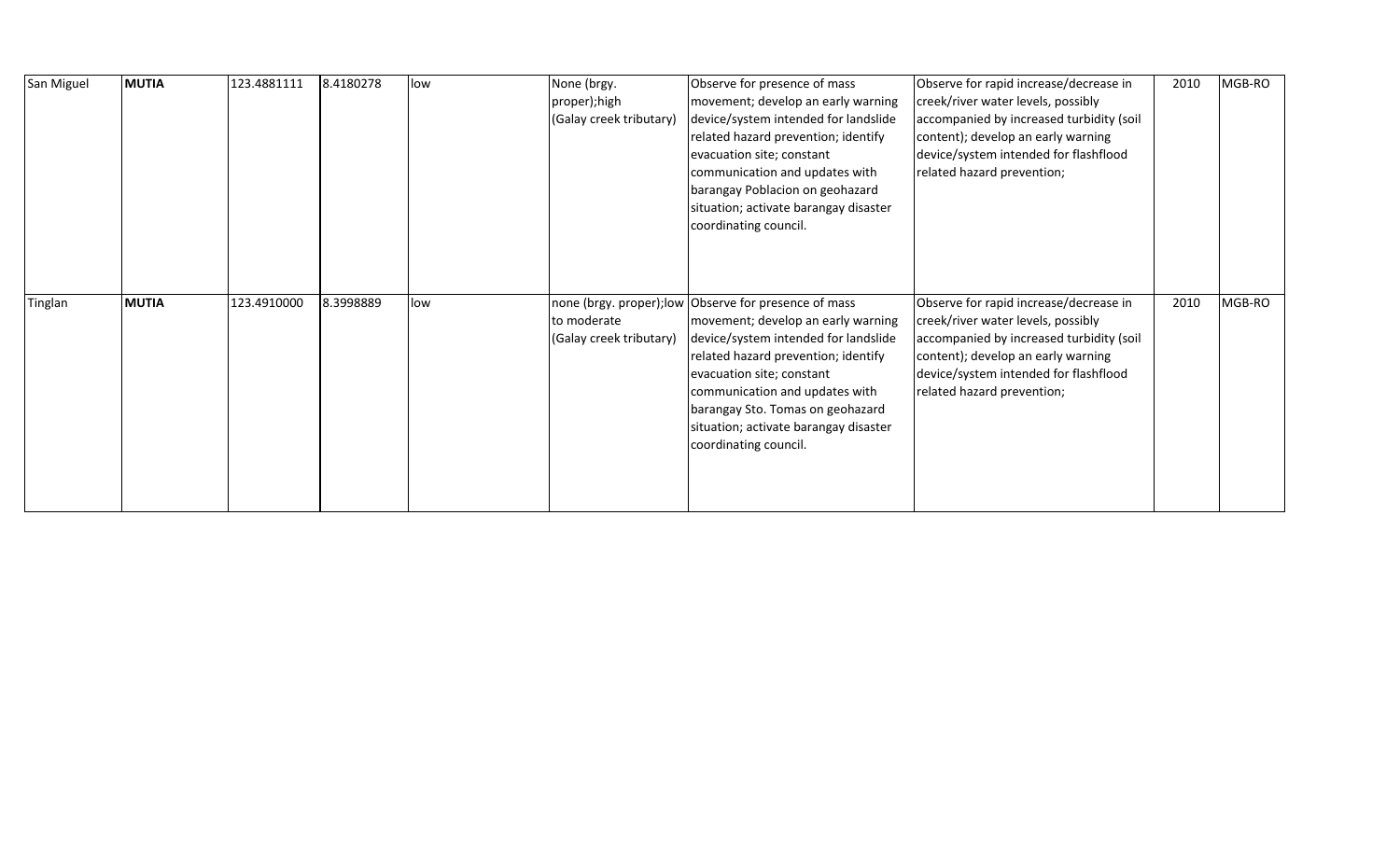| Totongon | <b>MUTIA</b> | 123.5117222 | 8.4066667 | Low | none (brgy. proper); low High |                                                                                                                                  | Observe for rapid increase/decrease in                              | 2010 | MGB-RO |
|----------|--------------|-------------|-----------|-----|-------------------------------|----------------------------------------------------------------------------------------------------------------------------------|---------------------------------------------------------------------|------|--------|
|          |              |             |           |     | to moderate                   | (barangay road leading to                                                                                                        | creek/river water levels, possibly                                  |      |        |
|          |              |             |           |     | (Galay creek tributary)       | Barangays Diolen, Unidos,                                                                                                        | accompanied by increased turbidity (soil                            |      |        |
|          |              |             |           |     |                               | G. Bergado, New Siquijor, and                                                                                                    | content); develop an early warning                                  |      |        |
|          |              |             |           |     |                               | Tubac)                                                                                                                           | device/system intended for flashflood                               |      |        |
|          |              |             |           |     |                               | Observe for presence of mass                                                                                                     | related hazard prevention;                                          |      |        |
|          |              |             |           |     |                               | movement; develop an early warning                                                                                               |                                                                     |      |        |
|          |              |             |           |     |                               | device/system intended for landslide                                                                                             |                                                                     |      |        |
|          |              |             |           |     |                               | related hazard prevention; identify                                                                                              |                                                                     |      |        |
|          |              |             |           |     |                               | evacuation site; constant                                                                                                        |                                                                     |      |        |
|          |              |             |           |     |                               | communication and updates with                                                                                                   |                                                                     |      |        |
|          |              |             |           |     |                               | barangay Diolen on geohazard                                                                                                     |                                                                     |      |        |
|          |              |             |           |     |                               | situation; activate barangay disaster                                                                                            |                                                                     |      |        |
|          |              |             |           |     |                               | coordinating council.                                                                                                            |                                                                     |      |        |
|          |              |             |           |     |                               | Come up with mitigating measure such                                                                                             |                                                                     |      |        |
|          |              |             |           |     |                               | as putting up of steel bridge.                                                                                                   |                                                                     |      |        |
|          |              |             |           |     |                               |                                                                                                                                  |                                                                     |      |        |
|          |              |             |           |     |                               |                                                                                                                                  |                                                                     |      |        |
|          |              |             |           |     |                               |                                                                                                                                  |                                                                     |      |        |
|          |              |             |           |     |                               |                                                                                                                                  |                                                                     |      |        |
| Tubac    | <b>MUTIA</b> | 123.5270556 | 8.4073056 | low |                               | none (brgy. proper); low Observe for presence of mass                                                                            | Observe for rapid increase/decrease in                              | 2010 | MGB-RO |
|          |              |             |           |     | (Galay creek tributary)       | movement; develop an early warning                                                                                               | creek/river water levels, possibly                                  |      |        |
|          |              |             |           |     |                               | device/system intended for landslide                                                                                             | accompanied by increased turbidity (soil                            |      |        |
|          |              |             |           |     |                               | related hazard prevention; constant                                                                                              | content); develop an early warning                                  |      |        |
|          |              |             |           |     |                               |                                                                                                                                  |                                                                     |      |        |
|          |              |             |           |     |                               |                                                                                                                                  |                                                                     |      |        |
|          |              |             |           |     |                               |                                                                                                                                  |                                                                     |      |        |
|          |              |             |           |     |                               |                                                                                                                                  |                                                                     |      |        |
|          |              |             |           |     |                               |                                                                                                                                  |                                                                     |      |        |
|          |              |             |           |     |                               |                                                                                                                                  |                                                                     |      |        |
|          |              |             |           |     |                               |                                                                                                                                  |                                                                     |      |        |
|          |              |             |           |     |                               |                                                                                                                                  |                                                                     |      |        |
|          |              |             |           |     |                               | communication and updates with<br>barangay Diolen on geohazard<br>situation; activate barangay disaster<br>coordinating council. | device/system intended for flashflood<br>related hazard prevention; |      |        |